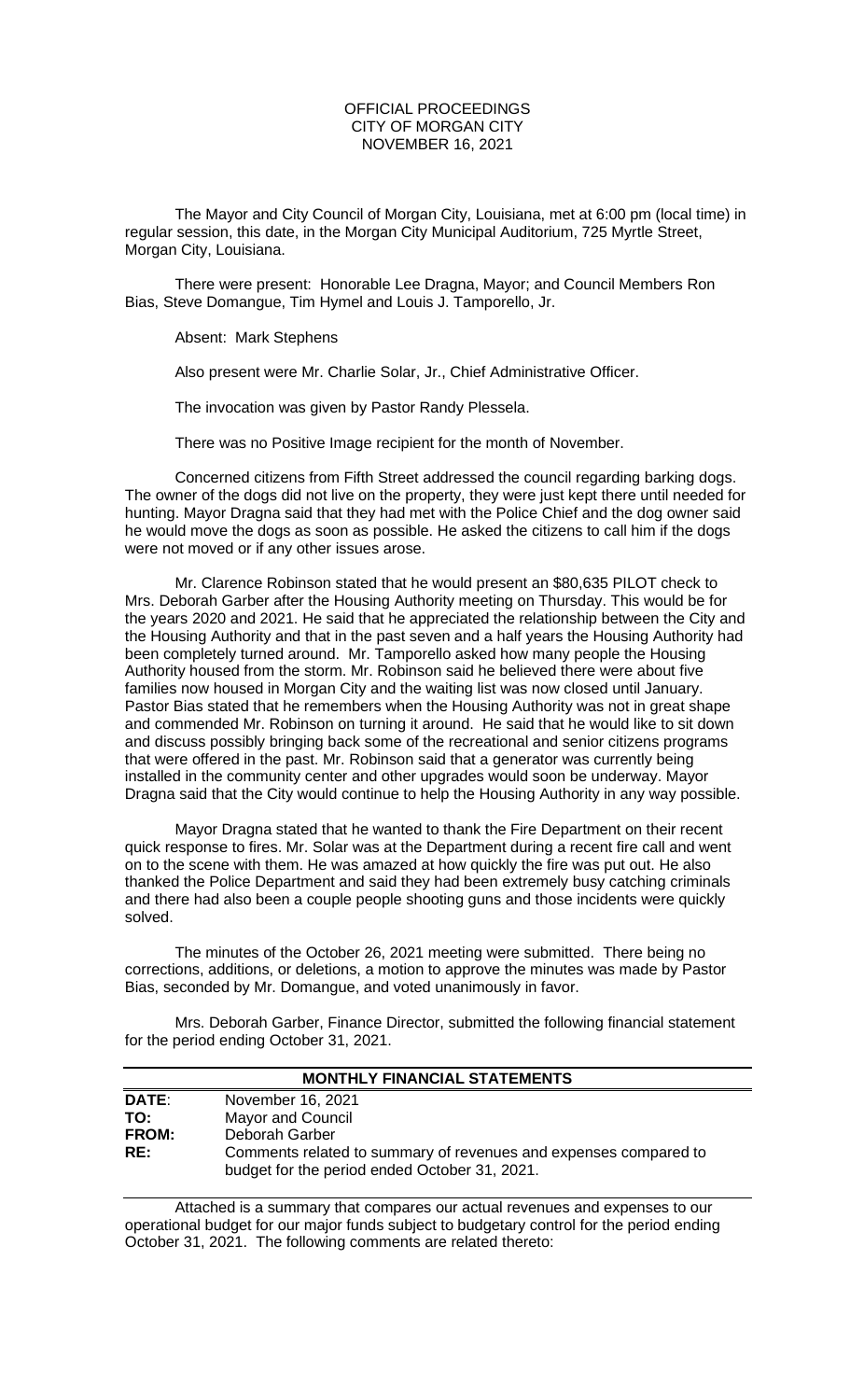**General and Ancillary Funds**: Actual revenues remain over budget by \$817,609. The City received Sales taxes this month that were considerably higher than budget in General Fund making those revenues \$470,000 over budget. Operating expenses are below budget by \$492,937. The net loss, after transfers, of \$1,846,342 is a favorable variance of \$1,310,546 compared to the budget.

**Utility Fund**: The Utility fund is slightly better than previous month. Actual revenues remain under budget by \$1,264,796. The operational expenses are also under budget but only by \$562,460. The cost of purchased power and natural gas is under budget by \$483,000. The net loss, after transfers, of \$71,871 creates an unfavorable variance again this month of \$488,534.

**Sanitation and Sewer Fund**: The operating revenues are slightly over budget this month by \$8,286, with total operating expenses under budget by \$109,437. The net income, after transfers, of \$574,141 leaves a favorable variance of \$121,175.

> Respectfully submitted, /s/ Deborah Garber Deborah Garber Finance Director

## **CITY OF MORGAN CITY CONSOLIDATED STATEMENT**

Actual Revenues and Expenses Compared to Budget Period Ended October 31, 2021

|                                | <b>OCTOBER</b><br>2021 | <b>OCTOBER</b><br>2021 |                 |
|--------------------------------|------------------------|------------------------|-----------------|
| <b>GENERAL AND ANCILLARY</b>   |                        |                        |                 |
| <b>FUNDS</b>                   | <b>ACTUAL</b>          | <b>BUDGET</b>          | <b>VARIANCE</b> |
| <b>REVENUES</b>                |                        |                        |                 |
| <b>General Fund</b>            | 4,683,566              | 3,953,955              | 729,611         |
| <b>Recreation Fund</b>         | 90,548                 | 107,694                | (17, 146)       |
| <b>Library Fund</b>            | 26,238                 | 12,097                 | 14,141          |
| <b>Auditorium Fund</b>         | 38,946                 | 63,242                 | (24, 296)       |
| Lake End Park Fund             | 790,885                | 619,146                | 171,739         |
| <b>State Prisoner Fund</b>     | 326,896                | 383,336                | (56, 440)       |
| <b>Total Revenues</b>          | 5,957,079              | 5,139,470              | 817,609         |
| <b>EXPENSES-OPERATIONAL</b>    |                        |                        |                 |
| <b>General Fund</b>            | 8,700,252              | 8,940,939              | (240, 687)      |
| <b>Recreation Fund</b>         | 299,544                | 474,929                | (175, 385)      |
| <b>Library Fund</b>            | 68,145                 | 95,330                 | (27, 185)       |
| <b>Auditorium Fund</b>         | 391,444                | 399,013                | (7, 569)        |
| Lake End Park Fund             | 717,523                | 750,459                | (32, 936)       |
| <b>State Prisoner Fund</b>     | 359,846                | 369,021                | (9, 175)        |
| <b>Total Expenses</b>          | 10,536,754             | 11,029,691             | (492, 937)      |
| <b>TRANSFERS</b>               |                        |                        |                 |
| <b>Transfers from Funds</b>    | 3,168,333              | 3,168,333              | 0               |
| <b>Transfers to Funds</b>      | (435,000)              | (435,000)              | 0               |
|                                |                        |                        |                 |
| <b>Net Transfers</b>           | 2,733,333              | 2,733,333              | 0               |
|                                |                        |                        |                 |
| <b>EXCESS NET OF TRANSFERS</b> | (1,846,342)            | (3, 156, 888)          | 1,310,546       |
| <b>UTILITY FUND</b><br>Total   |                        |                        |                 |
| Revenues                       | 17,450,143             | 18,714,939             | (1, 264, 796)   |
| <b>Total Expenditures</b>      | 14,845,686             | 15,408,146             | (562, 460)      |
| <b>Net</b>                     |                        |                        |                 |
| <b>Excess</b>                  | 2,604,457              | 3,306,793              | (702, 336)      |
| Net Transfers and non-oper.    | (2,676,328)            | (2,890,130)            | 213,802         |
| <b>Excess net of transfers</b> | (71, 871)              | 416,663                | (488, 534)      |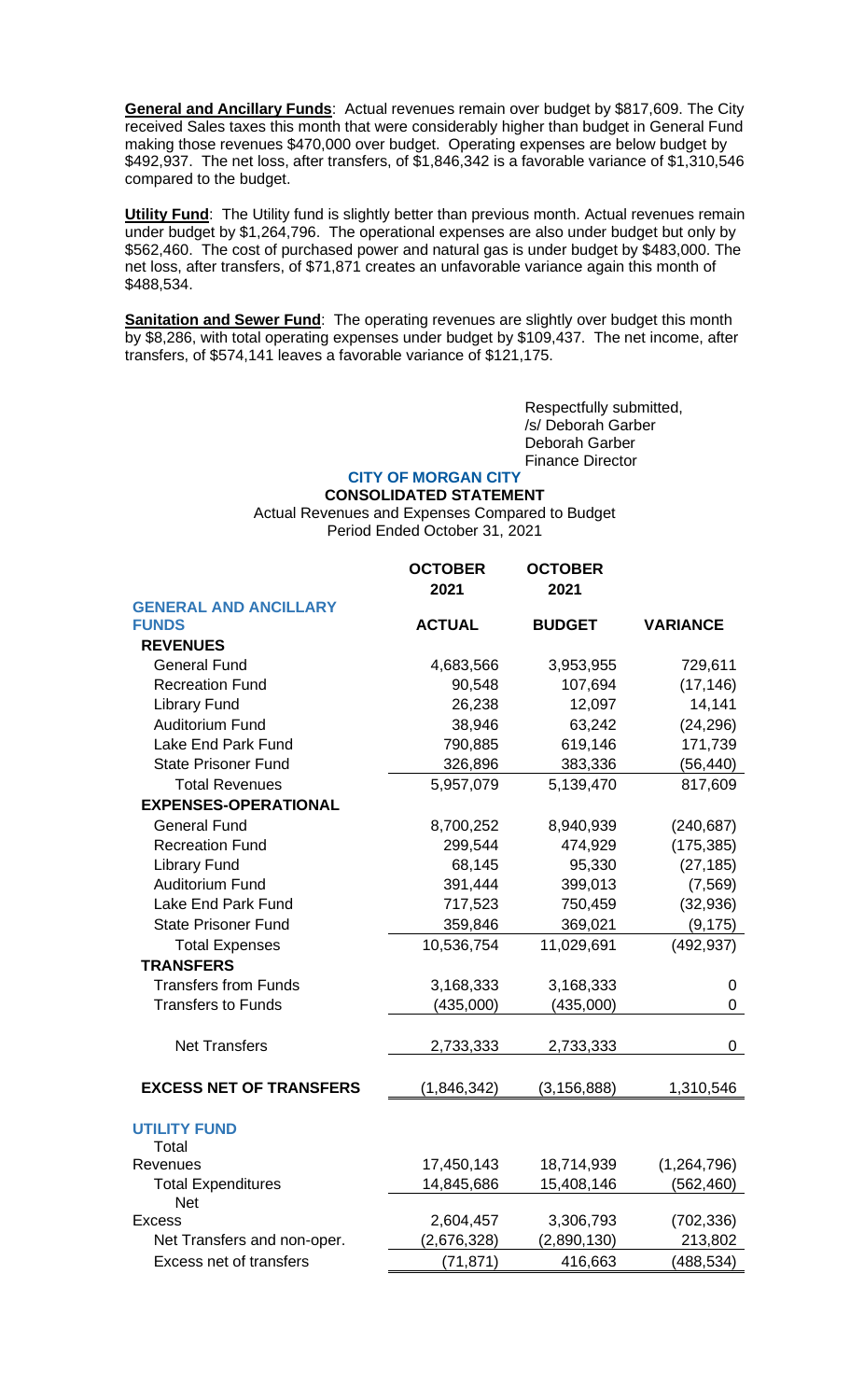| <b>SANITATION AND SEWER FUND</b><br>Total |            |            |           |
|-------------------------------------------|------------|------------|-----------|
| Revenues                                  | 2,444,697  | 2,436,411  | 8,286     |
| Total                                     |            |            |           |
| <b>Expenses</b>                           | 2,684,727  | 2,794,164  | (109,437) |
| <b>Net</b>                                |            |            |           |
| Excess                                    | (240, 030) | (357, 753) | 117,723   |
| Net Transfers/non-                        |            |            |           |
| operating expenses                        | 814,171    | 810,719    | 3,452     |
| Excess net of transfers                   |            |            |           |
| and non-operating                         | 574,141    | 452,966    | 121,175   |

A motion to accept the financial statement was made by Mr. Domangue, seconded by Pastor Bias, and voted unanimously in favor.

The next matter on the agenda was the Insurance Committee Recommendations; whereupon,

Mr. Hymel offered the following Resolution, who moved for its adoption.

# RESOLUTION NO. R: 21-35

WHEREAS, the City's health insurance policy will expire December 31, 2021, and

WHEREAS, the Health Insurance Committee, after reviewing the proposal from A. J.

Gallagher made the following recommendation as follows:

1. Decrease copay from \$40.00 to \$20.00.

NOW THEREFORE BE IT RESOLVED, by the City Council, the governing authority

of the City of Morgan City, that the Mayor be and he is hereby authorized to execute the

contract between the City and Blue Cross/Blue Shield of Louisiana, as per the

recommendations of the Health Insurance Committee.

Mr. Tamporello seconded the motion.

The vote thereon was as follows:

AYES: Hymel, Tamporello, Bias, Domangue NAYS: None ABSTAIN: None ABSENT: Stephens

The resolution was therefore declared approved and adopted this 16<sup>th</sup> day of November, 2021.

> /s/ Lee Dragna Lee Dragna Mayor

ATTEST:

/s/ Debbie Harrington Debbie Harrington Clerk

Mr. Anthony Governale, Director of Planning & Zoning, stated that the original plan for the cemetery was to keep a section and reserve it only for mausoleums. Since the City was running out of space for graves, the committee had met and voted to expand the area for graves. He said that some graves were already placed on the area reserved for mausoleums, so to clean up the ordinance, he included that portion too. The first reading for the Cemetery Ground Use Ordinance was opened. No definitive action necessary.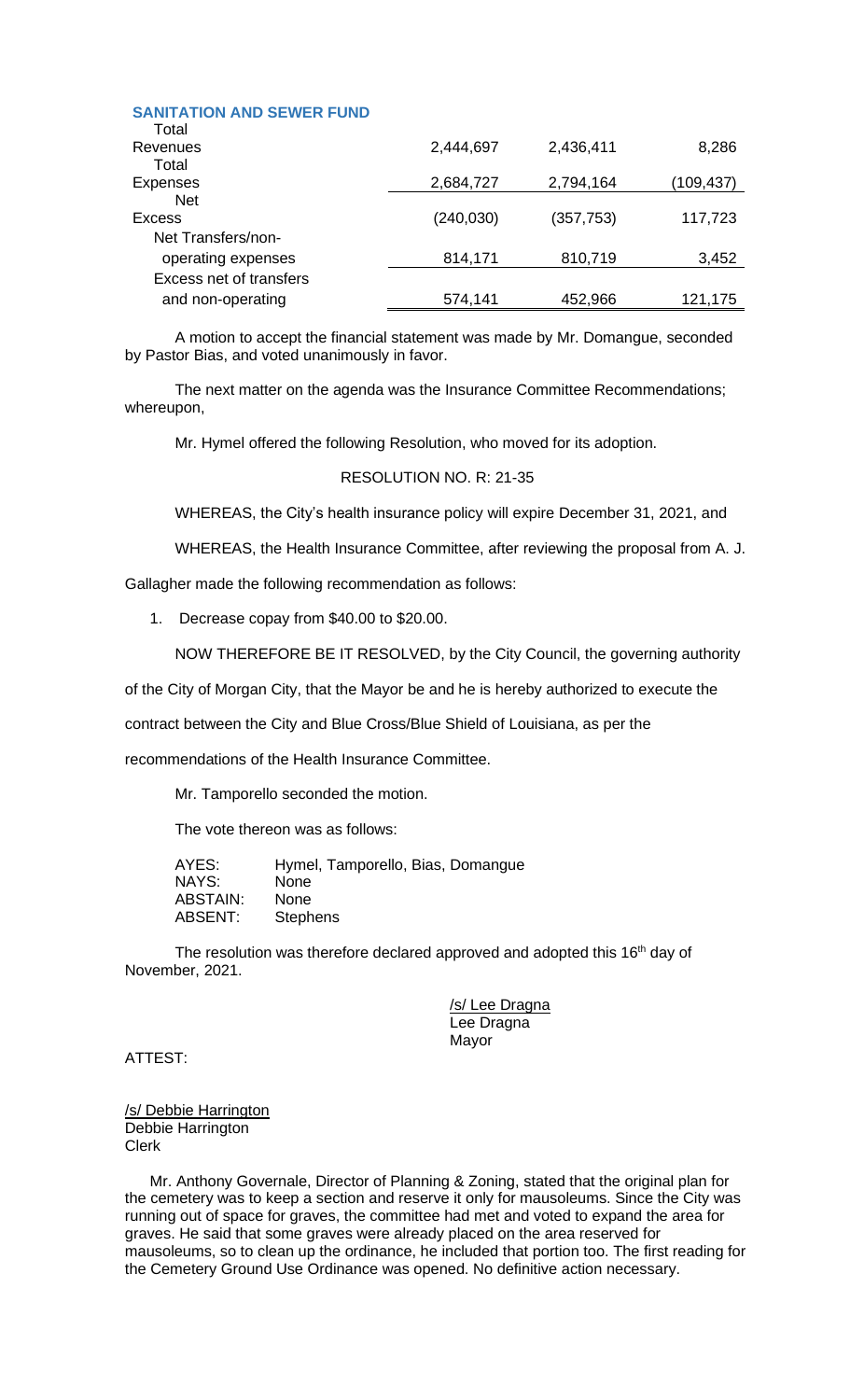Mr. Governale also explained that since Hurricane Katrina, building codes were updated about every three years. Our ordinance currently gave reference to a specific year, but now the state had given cities some language that would allow for the adoption of the current building codes. This would make it so a new ordinance would not have to be passed every few years. The first reading for the Building Code Adoption ordinance was opened. No definitive action was necessary.

Mayor Dragna stated that the 2021 Amended Budget ordinance would be adopted at the December meeting when the numbers would be more accurate.

The public hearing on the MD Shannon School Ordinance was opened. No one appeared for or against said ordinance; whereupon,

This ordinance was introduced with a first reading on October 26, 2021. Published by title on October 29, 2021.

Mr Tamporello offered the following ordinance, who moved for its adoption.

## ORDINANCE NO. 21-08

BE IT ORDAINED, by the City Council, the governing body of the City of Morgan City, Louisiana, in regular session convened this 26<sup>th</sup> day of October, 2021 that:

## SECTION 1:

WHEREAS, the City of Morgan City ("City") is a duly authorized municipality that is responsible for municipal operations within the territorial limits of the City; and

WHEREAS, as part of its operation of city government, the City owns and operates various properties; and

WHEREAS, the St. Mary Parish School Board has determined that the immovable property that houses the now-shuttered MD Shannon Elementary School, in Morgan City, is surplus property that is no longer needed for school purposes; and

WHEREAS, the City is interested in purchasing the property from the School Board for use in municipal operations; and

WHEREAS, the City desires to enter into a cooperative endeavor agreement for the purposes of purchasing the immovable property, including all buildings and structures attached thereto, from the School Board.

### SECTION 2

NOW THEREFORE BE IT RESOLVED, by the City Council, the governing authority of Morgan City, Louisiana that:

(1) The City Council agrees to purchase the property known as the old MD Shannon Elementary School, including all buildings and structures located thereon, from the St. Mary Parish School Board for the price of \$100,000.00, which is to be paid by the City in the form of a monthly utility credit; and

(2) The Mayor is hereby authorized and directed to execute any and all documents necessary to effectuate the purchase of the old MD Shannon Elementary School from the St Mary Parish School Board.

### SECTION 3:

All laws or parts of laws in conflict with this ordinance are hereby repealed.

### **SECTION 4**

Should any section, paragraph, sentence, clause, or phrase be declared unconstitutional or repealed for any reason, the remainder of the ordinance shall not be affected hereby. That all laws or parts of law in conflict with this ordinance be and the same are repealed. This ordinance shall take effect immediately after passage within the time prescribed by law.

Mr. Domangue seconded the motion.

The vote thereon was as follows: AYES: Tamporello, Domangue, Bias, Hymel NAYS: None<br>ABSENT: Steph Stephens

Certified approved and adopted this 16<sup>th</sup> day of November, 2021.

Delivered to Mayor at 1:30 pm, this 29<sup>th</sup> day of November, 2021.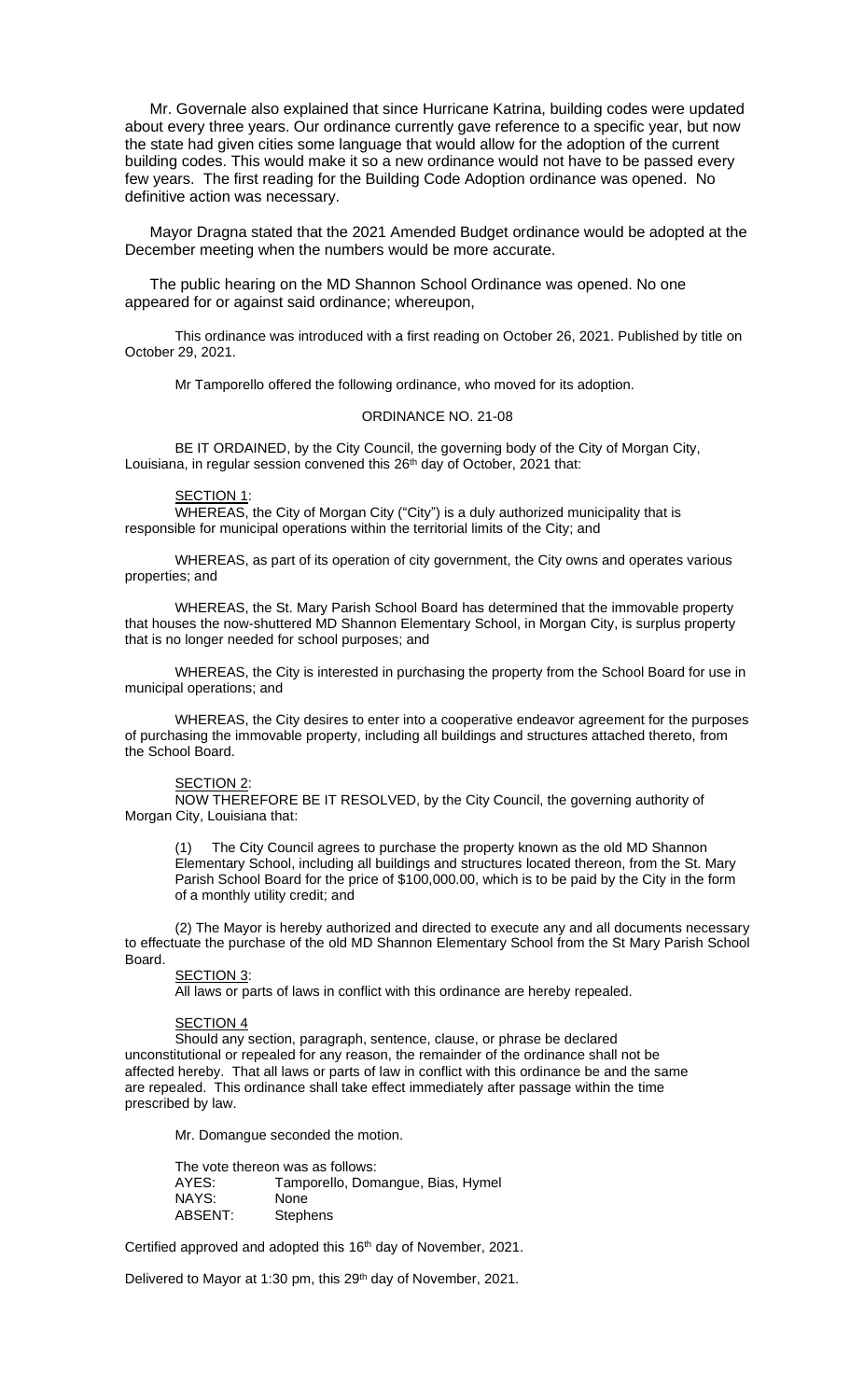/s/ Debbie Harrington Debbie Harrington, Clerk

Approved this 29<sup>th</sup> day of December, 2021.

/s/ Lee Dragna Lee Dragna, Mayor

Received from Mayor at 2:00 pm on November 29, 2021.

/s/ Debbie Harrington Debbie Harrington, Clerk

Published: December 3, 2021

The public hearing was opened for the Rezoning of Ditch Annex South Railroad Subdivision ordinance. No one appeared for or against said ordinance; whereupon,

This Ordinance introduced with first reading on October 26, 2021. Published by title on October 29, 2021.

Pastor Bias offered the following Ordinance, who moved for its adoption.

## ORDINANCE NO. 21-09

AN ORDINANCE OF THE CITY OF MORGAN CITY, LOUISIANA, AMENDING THE OFFICIAL ZONING MAP OF THE CITY.

# SECTION 1

BE IT ORDAINED by the City Council, the governing authority of the City of Morgan City, Louisiana, that the official Zoning Map of the City is amended and reenacted to rezone and redesignate the following described property from and to the zoning districts indicated; the affected property with its zoning designation being as shown on the attached map, which map constitutes an amendment to the existing official zoning map.

# PROPERTY:

Ditch Annex South Railroad Avenue Subdivision, specifically the plat is bordered by Adams Street, Third Street, Industry Road and Second Street, which contains sixteen parcels from

FROM: "C" Commercial

TO: "R-4" Residential

## SECTION 2

Should any section, paragraph, sentence, clause, or phrase be declared unconstitutional or repealed for any reason, the remainder of the ordinance shall not be affected hereby. That all laws or parts of laws in conflict with this ordinance be and the same are hereby repealed. This ordinance shall take effect immediately after its passage within the time prescribed by law.

Mr. Hymel seconded the motion.

The vote thereon was as follows: AYES: Bias, Hymel, Domangue, Tamporello NAYS: None ABSTAIN: None ABSENT: Stephens

Certified approved and adopted this 16<sup>th</sup> day of November, 2021.

Delivered to Mayor Dragna at 1:30 PM, this 29<sup>th</sup> day of November, 2021.

/s/ Debbie Harrington Debbie Harrington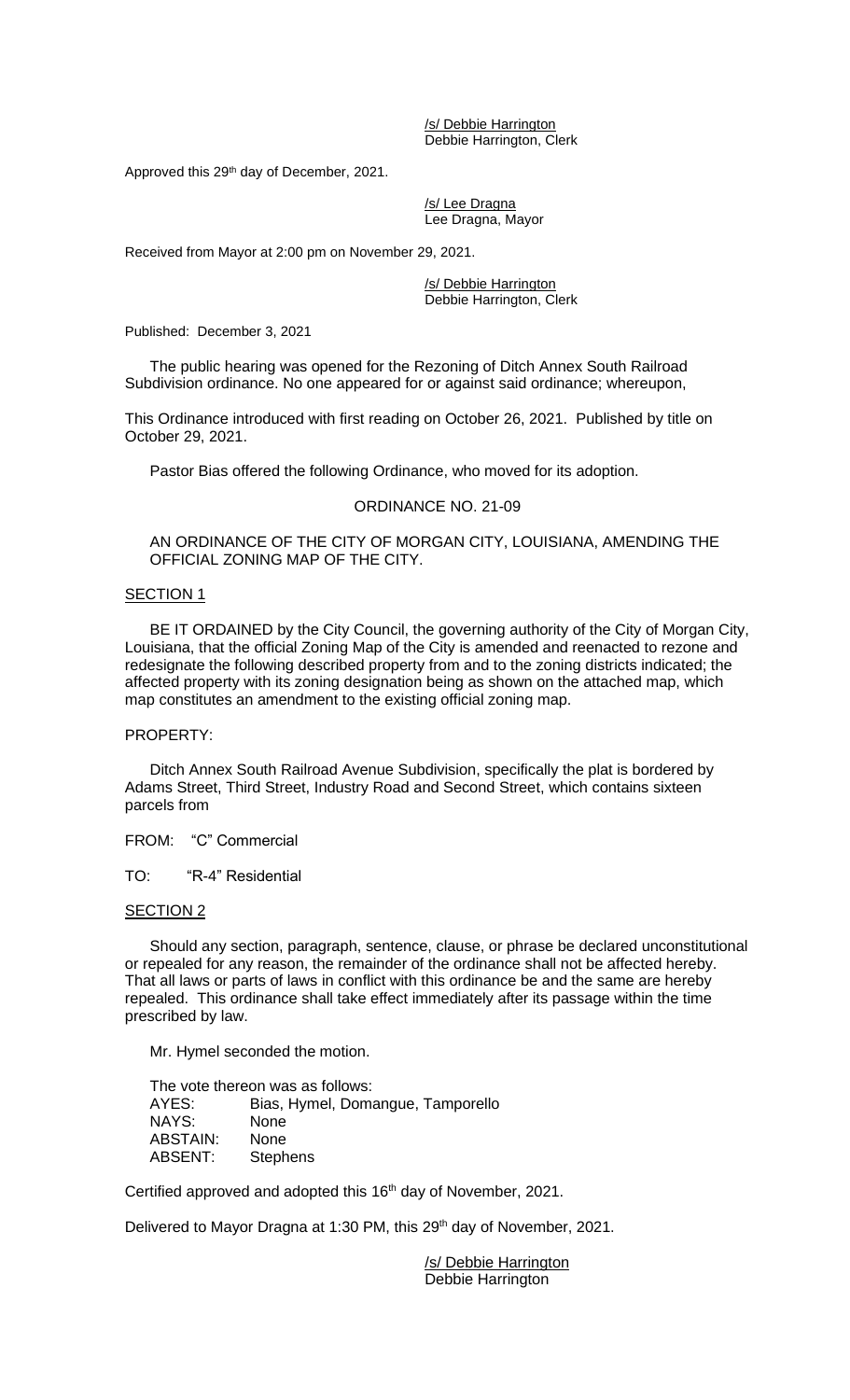Clerk

Approved this 29<sup>th</sup> day of November, 2021.

/s/ Lee Dragna Lee Dragna Mayor

Received from Mayor at 2:00 PM on November 29, 2021.

/s/ Debbie Harrington Debbie Harrington Clerk

Published: December 3, 2021

The public hearing for the 2022 Budget Ordinance was opened. No one appeared for or against said ordinance; whereupon,

This Ordinance introduced with first reading on September 28, 2021, and a second reading on October 26, 2021. Published by title on October 1, 2021 and October 29, 2021.

Pastor Bias offered the following Ordinance, who moved for its adoption.

#### ORDINANCE NO. 21-10

### AN ORDINANCE OF THE CITY COUNCIL OF MORGAN CITY, LOUISIANA ADOPTING AN OPERATING BUDGET OF REVENUES AND EXPENDITURES FOR THE FISCAL YEAR BEGINNING JANUARY 1, 2022, AND ENDING DECEMBER 31, 2022.

#### SECTION<sub>1</sub>

BE IT ORDAINED, by the City Council, the governing authority of the City of Morgan City, Louisiana, that:

#### Section 1

The attached detailed estimate of revenues as reflected in the consolidated statement, the supporting line item budget, and other such fiscal exhibits and information as required by the Louisiana Local Government Budget Act are ready for approval and adoption to serve as the Budget of Revenues for the City for the Fiscal Year January 1 to December 31, 2022.

#### Section 2

The attached detailed statement of expenditures as reflected in the consolidated statement, the supporting line item budget and other such fiscal exhibits and information as required by the Louisiana Local Government Budget Act are ready for approval and adoption to serve as the Budget of Expenditures for the City for Fiscal Year January 1 to December 31, 2022.

Section 3

The adoption of the Budget of Expenditures as reflected in the attached line item budget containing account object of expenditure classifications shall be declared to be the appropriation of the amounts set therein as established in each budget classification by object of expenditure.

#### Section 4

The amounts appropriated for all accounts shall not exceed the amounts fixed therefore in the Budget of Expenditures; however, nothing contained in this section shall be construed to prohibit the governing authority from amending or making an appropriation to and for a contingent fund to be used in cases of emergency.

BE IT FURTHER ORDAINED, etc., that the budget for fiscal year January 1 to December 31, 2022, as attached hereto and made a part hereof be and the same is hereby approved.

Should any section, paragraph, sentence, clause, or phrase be declared unconstitutional or repealed for any reason, the remainder of the ordinance shall not be affected hereby. That all laws or parts of laws in conflict with this ordinance be and the same are hereby repealed. This ordinance shall take effect immediately after its passage within the time prescribed by law.

Mr. Domangue seconded the motion.

The vote thereon was as follows:

AYES: Bias, Domangue, Hymel, Tamporello NAYS: None<br>ABSENT: Steph Stephens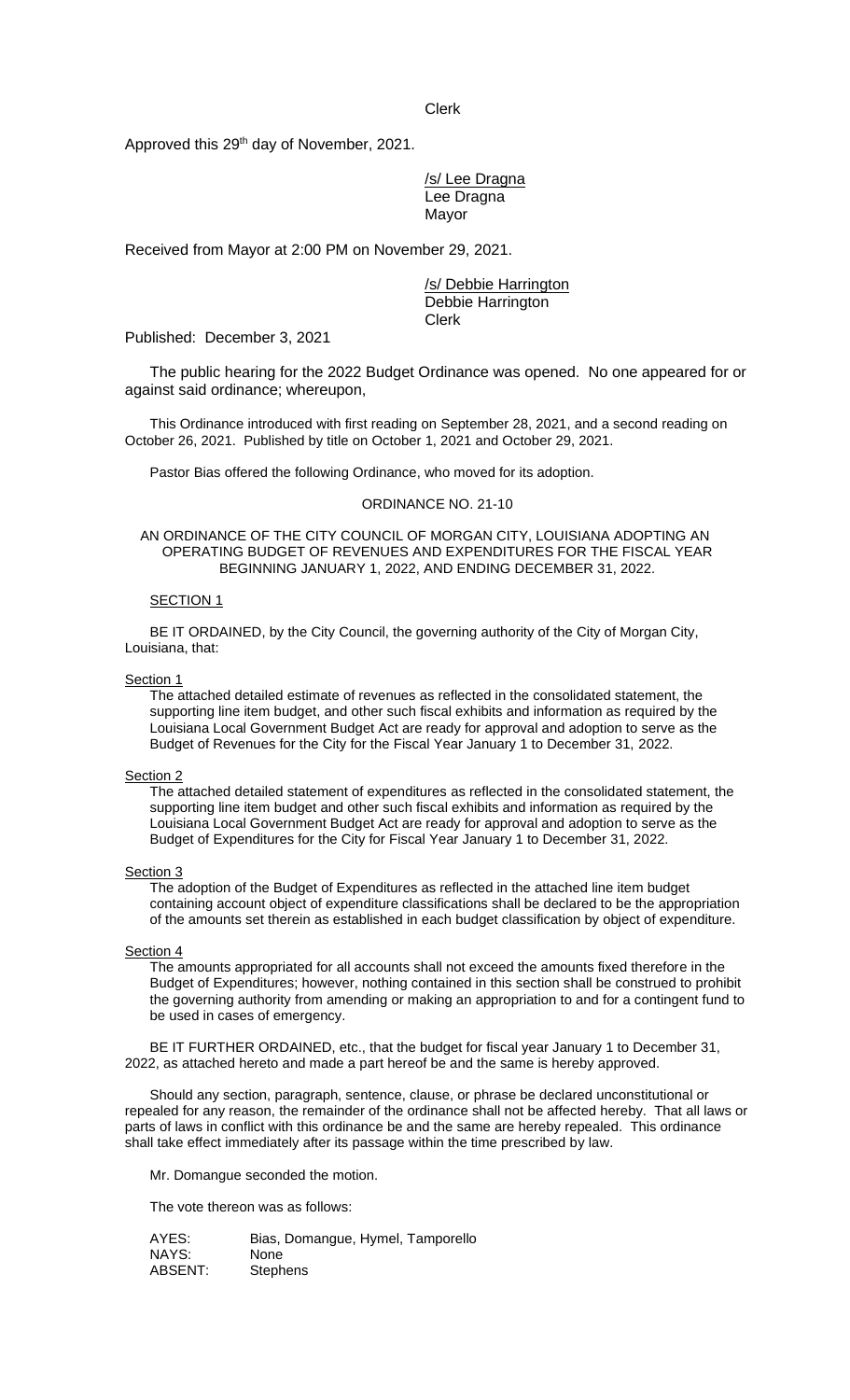Certified approved and adopted this 16<sup>th</sup> day of November, 2021.

Delivered to Mayor Dragna at 1:30PM, this 29<sup>th</sup> day of November, 2021.

/s/ Debbie Harrington Debbie Harrington, Clerk

Approved this 29<sup>th</sup> day of November, 2021.

/s/ Lee Dragna Lee Dragna, Mayor

Received from Mayor Dragna at 2:00 PM on November 29, 2021.

/s/ Debbie Harrington Debbie Harrington, Clerk

Published: December 3, 2021

In the matter of the 2022 Class "A" and Class "B" liquor licenses, the following were up for renewal:

2022 CLASS A & B LIQUOR LICENSES

AJ'S 2ND ST PUB 1400 Second Street ATCHAFALAYA CAFÉ LLC 7310 Hwy 182E BAY CITY BISTRO **618** Front Street BOURBON'S<br>BUCKETS BLOWOUT LOUNGE<br>117 Railroad Avenue BUCKETS BLOWOUT LOUNGE CAFÉ JO JO'S LLC 624 Front Street CAJUN COUNTRY LOUNGE 1226 Victor II Blvd CANNATA'S SUPERMARKET<br>CIRCLE K #4640 CIRCLE K STORE #2706821 SAAS HOTEL LLC (formerly) CLAIRION HOTEL 520 Roderick Street CVS / PHARMACY, LLC #5289 6502 Highway 182 DAIQUIRI'S & COMPANY<br>DOLLAR GENERAL STORE #1974 7550 Highway 90 DOLLAR GENERAL STORE #1974 DUKE LOUNGE<br>EAST GATE BBQ<br>FAST GATE BBQ EAST GATE BBQ FIFTH STREET STORE LLC 701 Everett Street FRIEND'S TAVERN<br>
G & J LAND AND MARINE FOOD DIST 6701 Hwy 182 Ste B **G & J LAND AND MARINE FOOD DIST** GANAWAY'S 1409 Federal Avenue HAMPTON INN & SUITES 6365 Highway 182E LAS BRISAS, LLC LINK'S CAFÉ 1118 Victor II MAMA G'S 7540 Hwy 182 MORGAN CITY MUNICIPAL AUDITORIUM Highway 90<br>ONE STOP 7028 Highw PARADISE VALLEY CASINO 1116 Victor II Blvd PARADISE VALLEY DAIQUIRIS 1114 Victor II Blvd PETROLEUM CLUB OF MORGAN CITY 500 Roderick Street POOL DO'S SPORTS BAR, LLC 615 Brashear Avenue QUICK GENERAL MINI MARKET 2407 Sixth Street ROUSE'S SUPERMARKET #10 6403 Highway 90 SPORTS BAR 7419 Highway 182 STAZIONE DELI #2<br>SUSHIRO STEAK HOUSE 6602 Highway 182 SUSHIRO STEAK HOUSE TABLE FIVE 702 Fifth Street TAMPICO RESTAURANT & CANTINA **Inglewood Mall** THE CHOCOLATE FACTORY 319 Second Street THE GALLEY LLC<br>
THE MICHELADA HOUSE 500 Front St. THE MICHELADA HOUSE<br>TIMMY T'S

 $7<sup>th</sup>$  & Brashear Avenue 7700 Highway 90<br>6383 Highway 182E 7028 Highway 182E 6815 HWY 182E